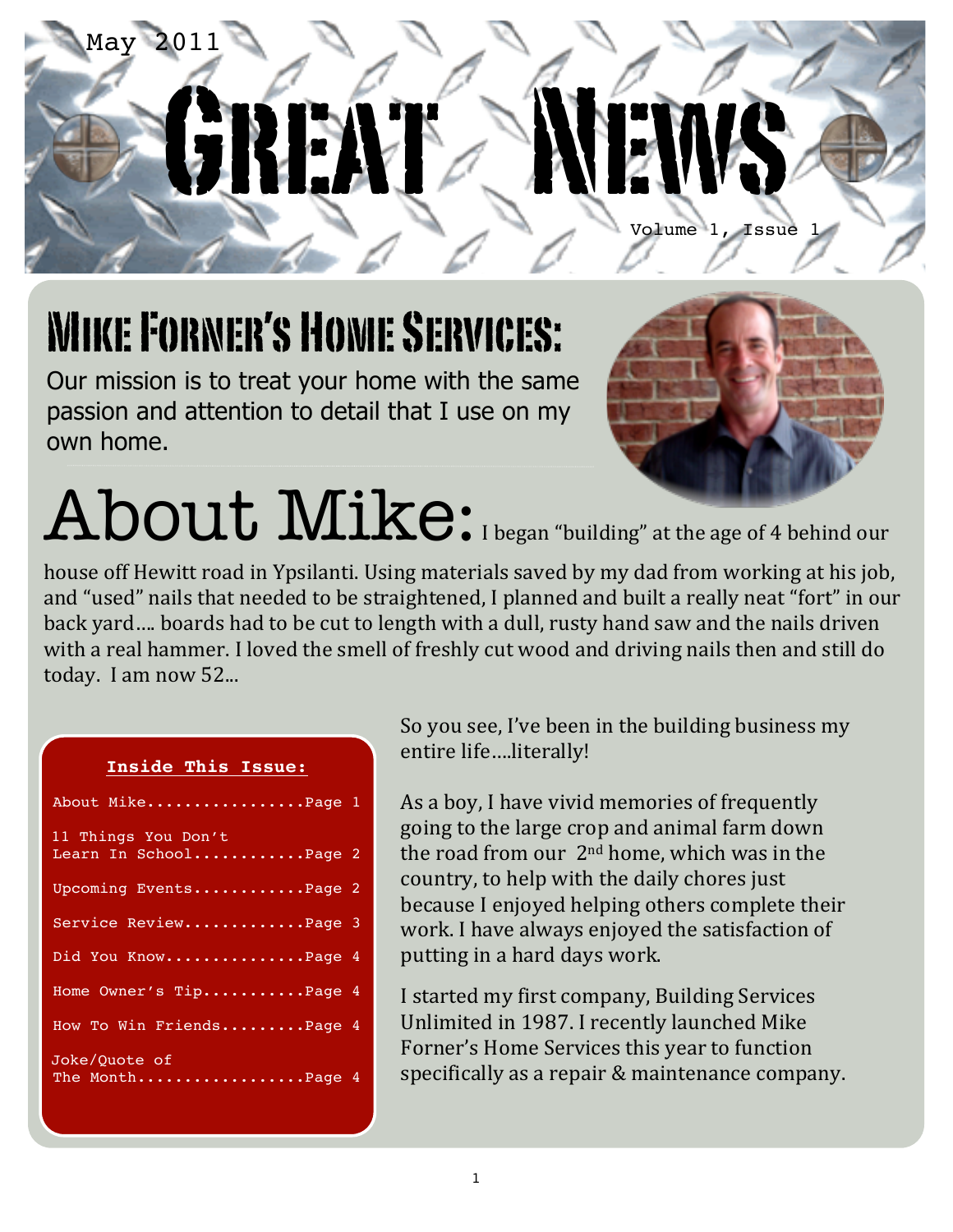

Upcoming Events that might interest you:

\*Come check out the Artisan Market located in the Historic Kerrytown District in Downtown Ann Arbor. It is an open-air market where you can find hand-made items of exceptional quality. Every Sunday from 11am to 4pm.

\*Lloyd Carr signs on as honorary Chair of the 2011 Festive Affair. The former Michigan Football coach has agreed to be the Honorary Chair of the 2011 Salvation Army Festive Affair to benefit the Staples Family Center. It will be held October 21st at Weber's Inn.

\*2011 SVHS Hosta & Companion Plant Sale In Downtown Saginaw Farmers Market on June 17th from 10am to 3pm.



#### 11 Things You Don't Learn In School Author Unknown

Bill Gates recently gave a speech at a high school about 11 things you will not learn in school. He talks about how feel-good teachings created a generation of kids with no concept of reality and how this concept sets them up for failure in the real world.

Rule 1: Life is not fair - get used to it!

Rule 2: The world doesn't care about your self-esteem. The world will expect you to accomplish something before you feel good about yourself.

Rule 3: You will NOT make \$60,000 a year right out of high school. You won't be vice-president with a car phone until you earn both.

Rule 4: If you think your teacher is tough, wait until you get a boss.

Rule 5: Flipping burgers is not beneath your dignity. Your grandparents had a different word for burger flipping; they call it opportunity.

"Be nice to nerds. Chances are you'll end up working for one." ~Bill Gates

Rule 6: If you mess up, it's not your parents' fault, so don't whine about your mistakes, learn from them.

Rule 7: Before you were born, your parents weren't as boring as they are now. They got that way from paying your bills, cleaning your clothes, and listening to you talk about how cool you thought you were. So before you save the rainforest from the parasites of your parent's generation, try delousing the closet in your own room.

Rule 8: Your school may have done away with winners and losers, but life has NOT. In some schools, they have abolished failing grades and they'll give you as MANY TIMES as you want to get the right answers. This doesn't bear the slightest resemblance to ANYTHING in real life.

Rule 9: Life is not divided into semesters. You don't get summers off and very few employers are interested in helping you FIND YOURSELF. Do that on your own time.

Rule 10: Television is NOT real life. In real life people actually have to leave the coffee shop and go to jobs.

Rule 11: Be nice to nerds. Chances are you'll end up working for one....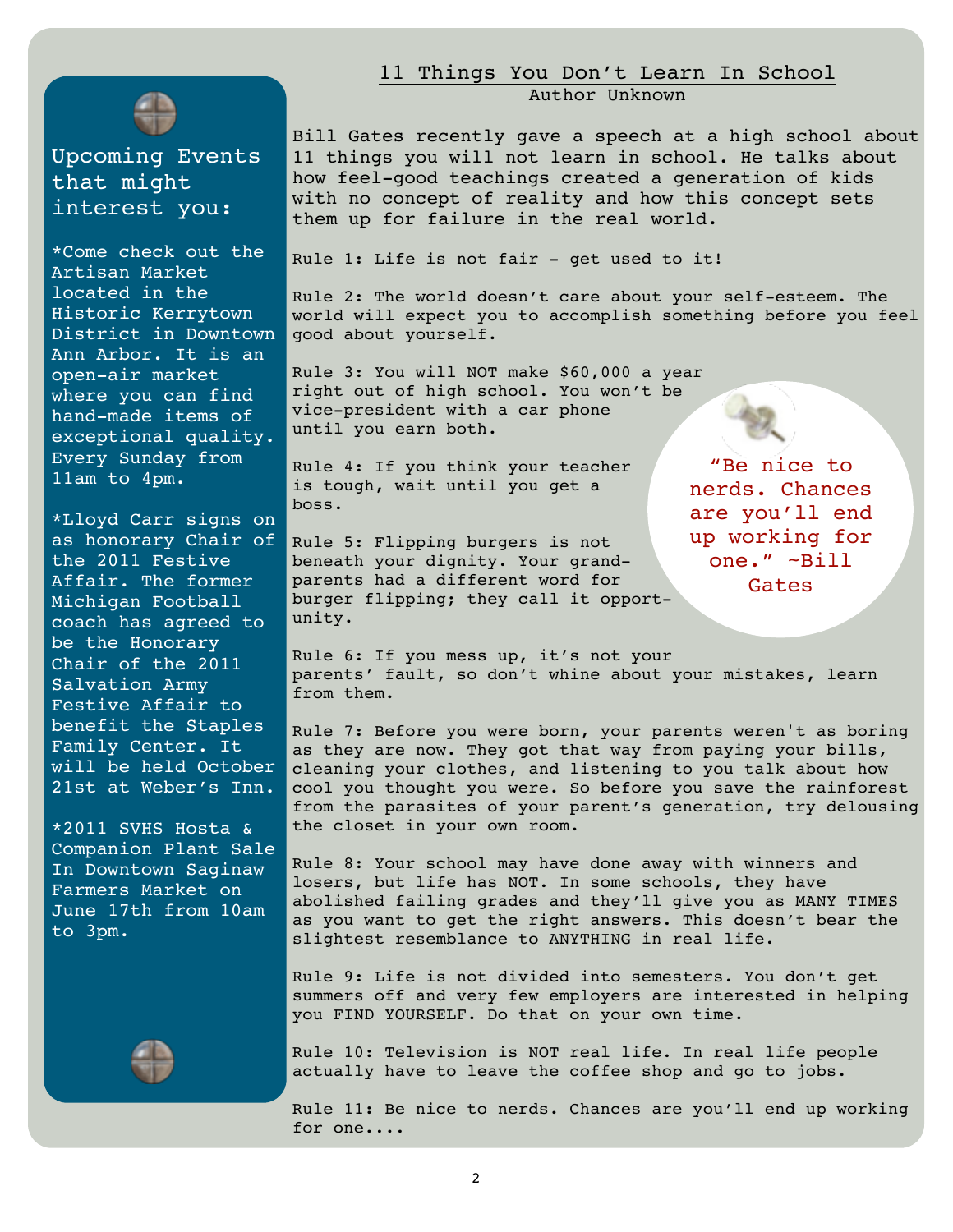#### Customer Service Review

To all of our past and present customers, thank you for trusting us to work on your home. We are striving to improve our service. In order to accomplish this we NEED feedback from you. Please fill out the following short survey and return it to Mike Forner at 5639 Hampshire Lane, Ypsilanti, MI 48197. We appreciate you taking the time to do this for us.

Also, we realize that many of you have chosen to use our services multiple times over the years. Please consider the most recent service we provided you **OR** indicate which project in the space provided.

Specific Project Description:

Name:\_\_\_\_\_\_\_\_\_\_\_\_\_\_\_\_\_\_\_\_\_\_\_\_\_\_\_\_\_\_\_\_\_\_\_\_\_\_\_\_\_\_\_\_\_\_\_\_

| 1. Was the time we spent on your job(s) used efficiently $\&$ effectively?                                                                                                                                      | Yes | N <sub>o</sub> |  |
|-----------------------------------------------------------------------------------------------------------------------------------------------------------------------------------------------------------------|-----|----------------|--|
| 2. Did we leave your home & property clean to your complete satisfaction?<br>Comment:<br><u> 1989 - Johann Stein, marwolaethau a bhann an t-Amhainn an t-Amhainn an t-Amhainn an t-Amhainn an t-Amhainn an </u> | Yes | N <sub>o</sub> |  |
| 3. Did the staff communicate with you in a polite $\&$ respectful manner?                                                                                                                                       | Yes | N <sub>o</sub> |  |
| 4. Was the staff punctual?                                                                                                                                                                                      | Yes | No             |  |
| 5. Was the staff considerate of your needs & concerns?                                                                                                                                                          | Yes | N <sub>o</sub> |  |
| 6. Was the staff dressed in an acceptable manner?                                                                                                                                                               | Yes | N <sub>o</sub> |  |
| 7. Did we exceed your expectations?<br>Explain:                                                                                                                                                                 | Yes | N <sub>0</sub> |  |
| 8. Would you refer a friend to us?                                                                                                                                                                              | Yes | N <sub>o</sub> |  |
| Additional comments are welcome & appreciated!                                                                                                                                                                  |     |                |  |
|                                                                                                                                                                                                                 |     |                |  |

Once again, thank you for your time. We really enjoyed working with you!

 $\mathcal{L}_\mathcal{L} = \{ \mathcal{L}_\mathcal{L} = \{ \mathcal{L}_\mathcal{L} = \{ \mathcal{L}_\mathcal{L} = \{ \mathcal{L}_\mathcal{L} = \{ \mathcal{L}_\mathcal{L} = \{ \mathcal{L}_\mathcal{L} = \{ \mathcal{L}_\mathcal{L} = \{ \mathcal{L}_\mathcal{L} = \{ \mathcal{L}_\mathcal{L} = \{ \mathcal{L}_\mathcal{L} = \{ \mathcal{L}_\mathcal{L} = \{ \mathcal{L}_\mathcal{L} = \{ \mathcal{L}_\mathcal{L} = \{ \mathcal{L}_\mathcal{$ 

Your Friend,

Mike :)



 $\_$  , and the set of the set of the set of the set of the set of the set of the set of the set of the set of the set of the set of the set of the set of the set of the set of the set of the set of the set of the set of th